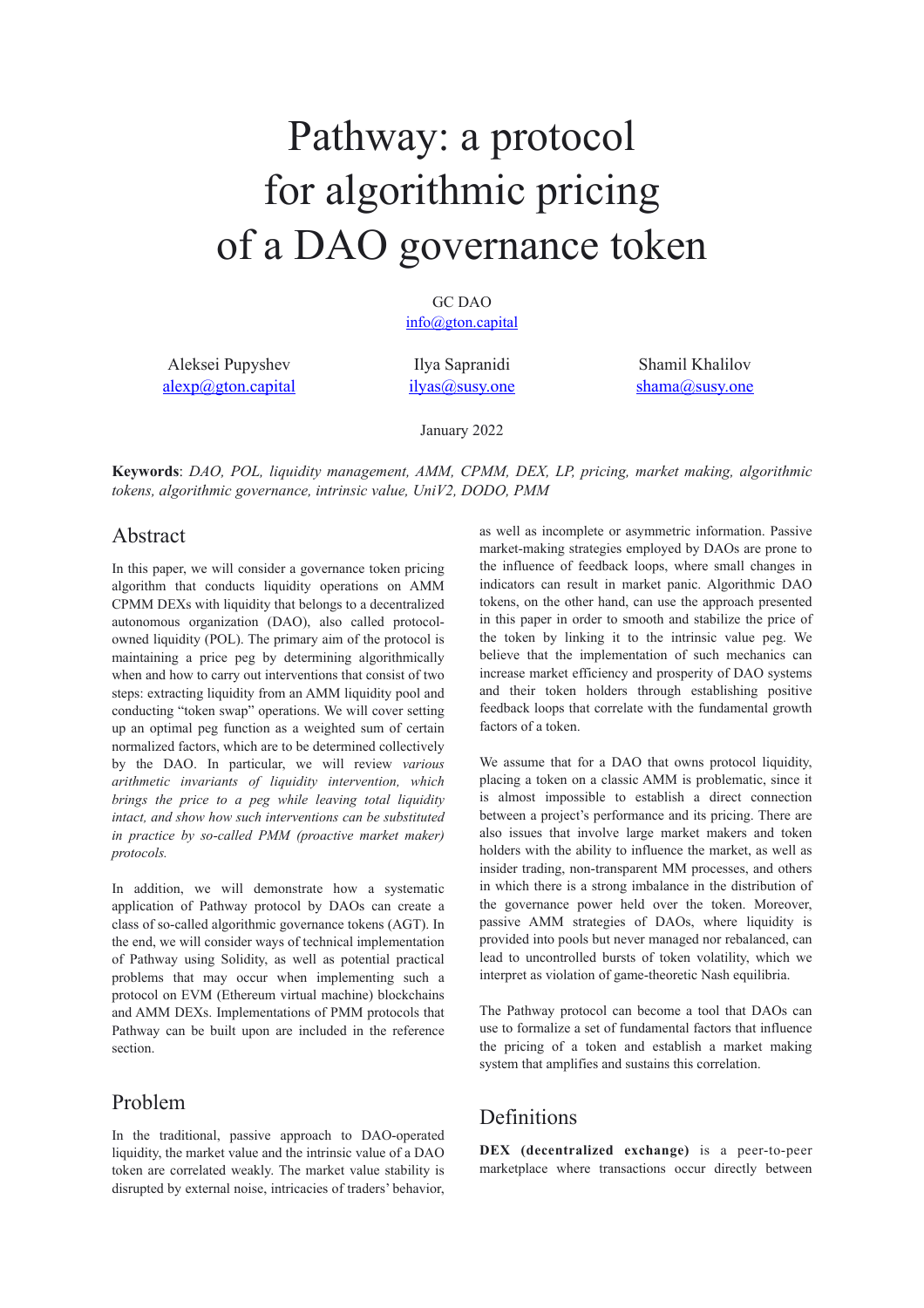traders or between traders and smart contracts without interference of a counterparty or a centralized entity.

**An MM (market maker)** is an open market participant which is providing assets for both the demand and supply sides according to certain trading strategies, taking into account asset pricing models on exchanges.

**An AMM (automated market maker)** is a type of DEX that relies on a mathematical formula to price assets. The formula is implemented as a smart contract and can vary with each protocol. A classic approach pioneered by Uniswap and used by multiple AMM DEXs [1] is CPMM (constant product market maker) which defines the price relation between two tokens based on their amounts in the pool.

#### **CPMM Formula** is as follows:

$$
A \, m \, o \, un \, t \, (G) \cdot A \, m \, o \, un \, t \, (U) = C,
$$

where  $A \text{ } m \text{ } o \text{ } u \text{ } n \text{ } t \text{ } (G)$  *is the supply of G token in the AMM pool,*  $A \cdot m \cdot out(t)$  *is the supply of token U in the pool, is constant. C*

**Token swap operations** conducted with the pool pair change the ratio between  $G$  and  $U$ , and in doing so, the price changes, while  $C$  remains the same. Thus, the price of one G token in U tokens is always defined as:

$$
Price(G) = \frac{Amount(U)}{Amount(G)}
$$

$$
Price(G) = \frac{C}{Amount(G)^{2}}
$$

**LP (liquidity provision) tokens** are tokenized shares of funds in AMM pools represented as  $G$  and  $U$  tokens pair locked on a smart contract. Extracting liquidity means "burning" LP tokens with the release of  $G$  and  $U$  in the proportion defined via the CPMM formula.

Adding or removing liquidity to the pool will change  $A \text{ } m \text{ } o \text{ } u \text{ } n \text{ } t \text{ } (G) \text{ and } A \text{ } m \text{ } o \text{ } u \text{ } n \text{ } t \text{ } (U)$ , which should also change C according to the CPMM formula.

AMM liquidity in the pool measured in tokens can be defined as:

$$
Liquidity(U) = A \, m \, o \, un \, t(G) \cdot Price(G) + A \, m \, o \, un \, t(U)
$$

**DAO (Decentralized Autonomous Organization)** is an organizational structure of members that share a common aim without the need of a centralized controlling entity and operating on the smart contracts. The use of blockchain allows DAOs to define (governing) rules and manage a project treasury in both a transparent and secure way, by creating, accepting and rejecting DAO proposals according to voting results.

**POL (protocol owned liquidity)** describes an approach to liquidity management where LP-tokens are owned and managed collectively by a DAO. It is used to bypass a common problem in DeFi which is a constant need for attracting and retaining liquidity for the token. The POL concept was pioneered by Olympus DAO. [2]

**Intrinsic value** is a measure of what an asset is worth. This measure is arrived at by means of an objective calculation or complex financial model, rather than using the currently trading market price of that asset. [3] In this document, intrinsic value will be called "peg price" or simply peg.

**Market price** is the current price at which an asset or service can be bought or sold. The market price of an asset or service is determined by the forces of supply and demand. The price at which quantity supplied equals quantity demanded is the market price.

**Proactive Market Maker (PMM)** is a novel blockchain market making model. With PMM, parameters such as asset ratio and curve slope that determine the mathematical relationship between assets can be set flexibly. To guide prices and conduct market price discovery on-chain, an oracle can be introduced into a PMM system. [8]

**Decentralized Oracle Networks (DONs)** are infrastructure networks for "pushing" price, peg or any other data feeds into smart contracts. According to the Chainlink white paper [4], "A DON is a network of oracles maintained by a committee of Chainlink nodes. It supports any of an unlimited range of oracle functions chosen for deployment by the committee. A DON thus acts as a powerful abstraction layer, offering interfaces for smart contracts to extensive off-chain resources and highly efficient yet decentralized off-chain computing resources within the DON itself."

## Peg Models

There are multiple approaches to estimating what intrinsic value should be attributed to a governance token.

#### Portfolio peg

A DAO can manage a portfolio of assets that consists of various tokens and regularly conduct rebalancing. In this case the governance token is essentially an index of this portfolio. A similar approach can work with NFT portfolios and portfolios with mixed asset combinations.

A trivial approach that such a "portfolio-oriented DAO" can use to establish a peg to a certain value of the governance token is as follows:

$$
PWPeg(t) = \frac{\sum_{i} c_i \cdot FV(t, A_i)}{GovTokenSupply(t)},
$$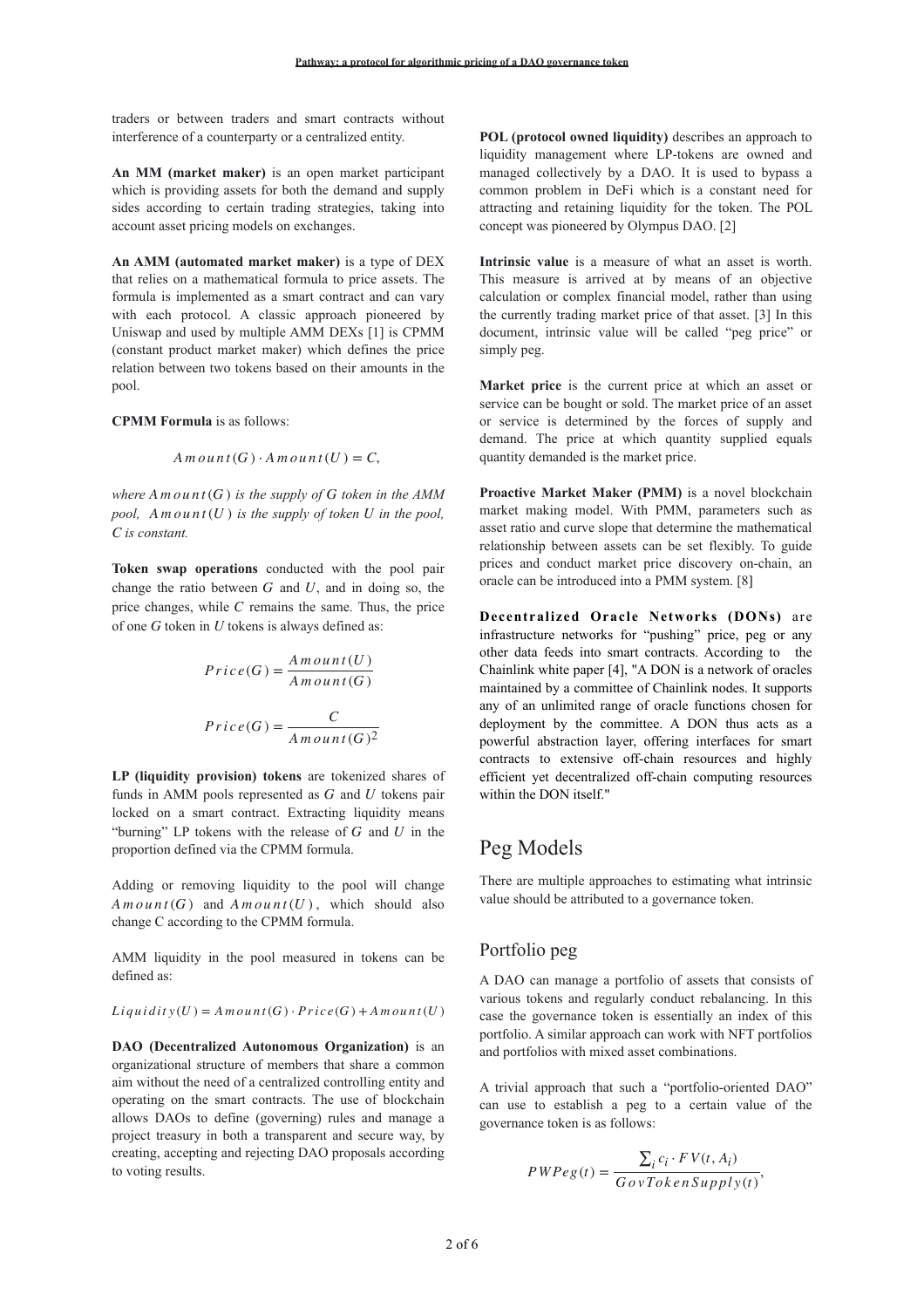where  $F V$  is future value [5], which is defined as the price of the governance token at a future date based on an assumed rate of growth,  $c_i$  is the amount of asset  $A_i$  owned by the DAO.

#### Linear model

If the business model of the DAO is not limited to managing and balancing a portfolio of assets, but is oriented towards achieving some goals set for development of infrastructure and products and to increase success metrics of those products and the ecosystem as a whole, a more flexible model based on a set of factors can be applied.

To do so, the DAO has to convey to determine collectively:

- 1. a list of numerical factors  $F_{t,i}$  that reflect the success of the DAO, for instance: liquidity, active users, integrations, transactions, revenue, assets under management.
- 2. impact coefficients (weights)  $w_i$  of these factors, such that:

$$
\sum_i w_i = 1
$$

3. A normalizing function for the factors which vary over time  $t$ , that normalizes each factor to the interval  $[0,1]$ , for example:

$$
\hat{F_{t,i}} = \frac{F_{t,i} - Min(F_{t,i})}{Max(F_{t,i})}
$$

After normalizing factors, multiplication with weights will produce prices between 0 and 1. Therefore, a scaling function S should be introduced that maps the sum of weighted factors onto an interval  $[0, Ma \times P \, r \, i \, c \, e]$ , where  $MaxPrice$  is the ceiling value of the governance token price determined by the DAO.

Also, in order get rid of determinism, which can give rise to arbitrage or front-running attacks, a random noise should be introduced into the system.

Thus, a peg for the pricing of governance tokens can be represented as a weighted sum of normalized factors with added noise:

$$
PWPeg(t) = bias + S(\sum_{i} w_i \hat{F}_{t,i}) + noise(t),
$$

where  $t$  is time,  $bias$  is a floor price value parameter (determined by the DAO), S is a scaling function and  $n \, o \, i \, s \, e \, (t)$  is random noise.

To some practically acceptable degree of accuracy, all possible models can be described using the linear model.

## Intervention

Intervention is a liquidity operation procedure initiated by a DAO MM, which is aimed at adjusting the market price towards the peg (intrinsic value) price by conducting operations with POL. In this example, U is a stablecoin (a quote token), and G is a governance token of the DAO.

Let us analyze a numerical example: 1. Consider an AMM pool with  $20U + 10G$  tokens.

Its state is:  $Price(G) = 2$  (nominated in U tokens),  $A$  *m*  $o$  *u*  $n$   $t$   $(U) = 20$ ,  $A$  *m*  $o$  *u*  $nt(G) = 10$ 

Total liquidity in the pool in U tokens is:  $Liq(U) = A m oun(t(U) + A m oun(t(G) \cdot Price(G)) = 40$ 

2. The new peg price is:

$$
Peg(G)=3
$$

Therefore, an intervention is required to adjust  $Price(G)$  towards  $Peg(G)$ :

 $Price(G, S_2) = Peg(G) = 3,$  $P$ *r*  $i$ *c*  $e$  (*G*,  $S$ <sub>1</sub>) = 2,

where  $S_1$  and  $S_2$  are State 1 and State 2 before and after an intervention correspondingly.

3. In the perfect scenario, all assets contained in the AMM pool are owned by the DAO. This can also mean that no extra funds in  $U$  token can be made available to change the market price. If there are no extra funds at DAO's disposal (e.g. from the treasury),  $A \cdot m \cdot o \cdot u \cdot t(U)$  must remain the same after Up-Intervention. Therefore, an approach is needed that avoids using any extra funds to conduct the swap, extracting the necessary amount from liquidity instead:

$$
Liq(U,S_2)=Liq(U,S_1)=A\,m\,o\,un\,t(U)+A\,m\,o\,un\,t(G,S_2)\cdot Pe g(G)
$$

According to the CPMM formula,  $A \cdot m \cdot o \cdot u \cdot t$  ( $G, S_2$ ) must be equal to 6.67 *G* tokens in State 2. In this case,  $Liq(U)$  remains unchanged i.e. equal to 40 before and after the Up-Intervention. Let us examine how the MM should approach determining the amount to withdraw from the pool.

4. In pools on AMM DEXs, the total amount of liquidity the user is able to remove is equal to their share represented as an LP token. LP tokens essentially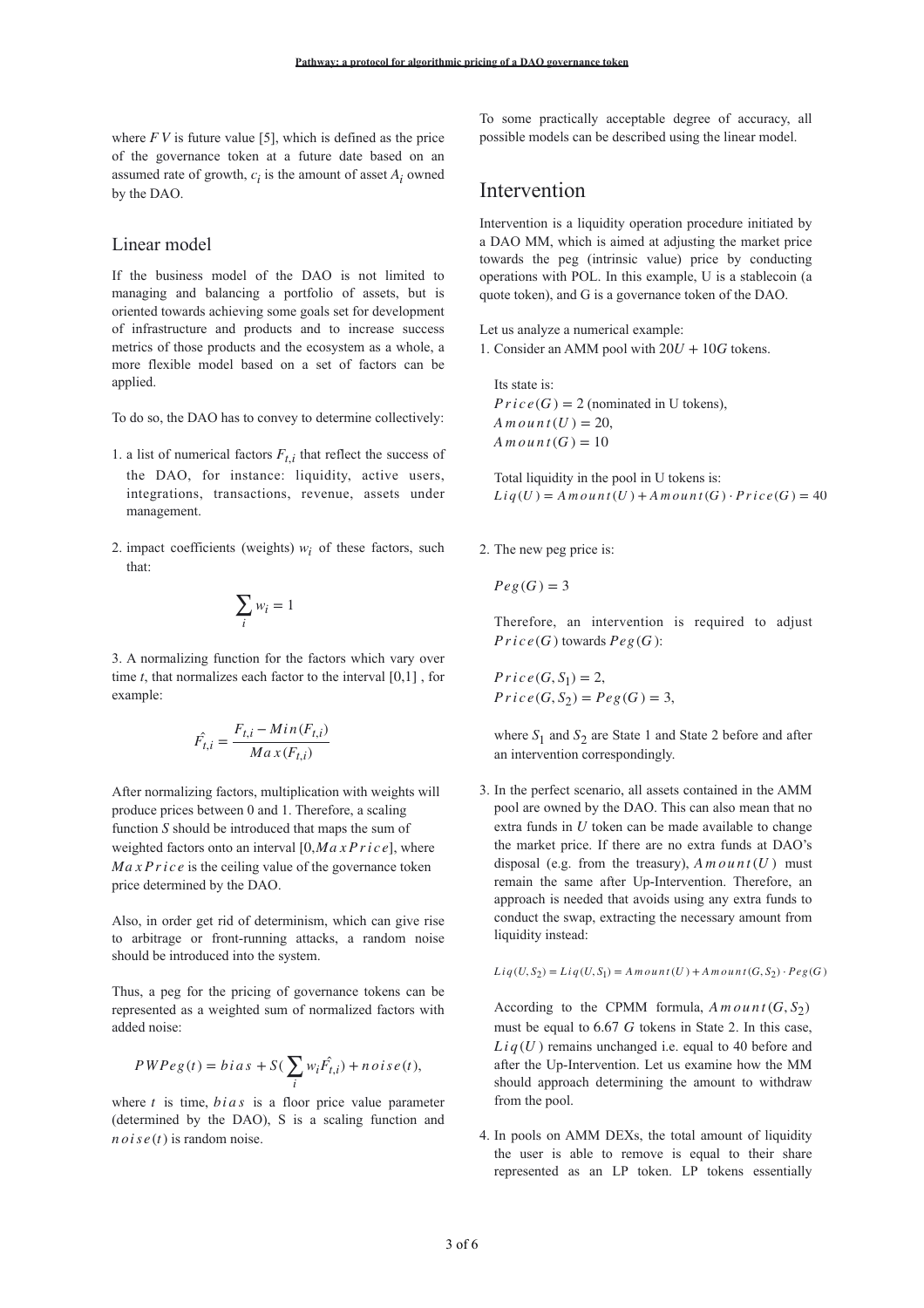represent a pair of  $G$  and  $U$  tokens. Due to the structure of UniV2 AMM CPMM pools, it is impossible to remove an asset from one side of the pool:  $G$  and  $U$ tokens can only be withdrawn simultaneously in the proportion fixed by the CPMM formula.

In order to execute an Up-Intervention, the MM must withdraw (burn) X LP tokens from the pool and swap *U* tokens into  $G$  tokens through the same pool to adjust the price. Thus,  $X$  value in  $G$  tokens is calculated as follows, with some approximation:

 $A \text{ } m \text{ } o \text{ } u \text{ } n \text{ } t \text{ } (U) + A \text{ } m \text{ } o \text{ } u \text{ } n \text{ } t \text{ } (G, S_2) \cdot Pe \text{ } g(G) = Liq(U, S_2)$  $20 + 6.67 \cdot 3 \approx 40$  $A \text{ } m \text{ } o \text{ } u \text{ } n \text{ } t \text{ } (G, S_1) - A \text{ } m \text{ } o \text{ } u \text{ } n \text{ } t \text{ } (G, S_2) = X$ 10 − 6.67 = 3.33*G*

Removing 3.33 G in LP tokens means that the number of the extracted G tokens is equal to  $3.33/2 = 1.665G$ tokens and the number of the extracted U is 1.665 nominated in G tokens.

At this point, the DAO MM should have a sufficient amount of U tokens on the balance for conducting the price intervention. To do so, the *X* liquidity should be removed, tokens *U* should be swapped into tokens *G*, with *3.33G* tokens remaining on the MM balance, resulting in a new pool state with 6.67 G and 20 U tokens.  $L$ *i*  $q$  *u i*  $d$  *i*  $t$   $y$  (*U*) is still 40 (nominated in U) and  $Price(G, S_2)$  is 3.

5. As a result, such Up-Intervention will increase the market price of G token  $(2\rightarrow 3)$ , occurring due to the removal of 6.67 G tokens from the pool.

#### **State changes**

Pool before Up-Intervention: Pool after Up-Intervention: *S*1  $20U + 10 \cdot Price(G) = 40U$  $Price(G, S1) = 2$  $B$ *a*  $l$  *a*  $n$  *c*  $e$   $(G, S1) = 0$ ↓ *S*2  $20U + 6.67 * Price(G) \approx 40U$  $Price(G, S<sub>2</sub>) = 3$ *Ba*  $l$  *a*  $n$  *c*  $e$   $(G, S_2) = 3.33$ 

Due to the symmetry of the CPMM formula, Down-Intervention, which might be needed to retain the price in a certain corridor, is identical to Up-Intervention, except for changing tokens *U* and *G* and redefining the prices.

## Formalization

Let us define:

•  $P_1$  as  $Price(G, S_1), P_2$  as  $Price(G, S_2)$  i.e. price of G tokens nominated in U tokens from the example above;

- $S_1 \rightarrow S_2$  as Up-Intervention,  $P_1 \rightarrow P_2$  as adjusting the market price to the peg price as a result of  $S_1 \rightarrow S_2$ intervention;
- a s a s *A m ou n t* (*G*, *S*1) *g*, *A m ou n t* (*G*, *S*2) *g*′,  $A \text{ } m \text{ } o \text{ } u \text{ } n \text{ } t \text{ } (U, S_1) \text{ as } u \text{ and } A \text{ } m \text{ } o \text{ } u \text{ } n \text{ } t \text{ } (U, S_2) \text{ as } u';$
- *X* as amount of LP tokens which has to be extracted from AMM pool in order to accomplish Up-Intervention. The proportions of tokens  $U$  and  $G$  extracted in the form of LP tokens can be defined as  $X_u$  and  $X_g$ ;
- The amount of  $G$  tokens received as a result of swapping  $X_u$  into G tokens can be defined as  $S_g$ .

#### Thesis 1

To execute a  $P_1 \rightarrow P_2$  intervention, the DAO should algorithmically remove the excess amount of the governance token (determined as described in the "Intervention" section), while the quantity of the market token in the pool should remain the same. This upward movement is thus called Up-Intervention. Vice versa, when making a Down-Intervention, an excess of the quote token should be removed. Both cases are symmetrical due to the nature of CPMM formula.

#### Thesis 2

The DAO intervention should not change the total liquidity value of the pool. That is, the sum of the pair of tokens in the pool should remain the same after the intervention, regardless of its direction:

$$
g \cdot P_1 + u = g' \cdot P_2 + u',
$$

where  $u = u'$ , i.e. the number of tokens *u* does not change as a result of the intervention.

Furthermore:

$$
g' = \frac{g \cdot P_1}{P_2}
$$

$$
\Delta g = g' - g = g \cdot (\frac{P_1}{P_2} - 1)
$$

This formula demonstrates that to change  $P_1 \rightarrow P_2$ , one needs to withdraw  $|\Delta g|$  tokens.

Due to the symmetry of the formulas, similar calculations are also valid for the *U* token.

Therefore, the intervention should take three steps:

- I. Determine the amount of liquidity to be extracted from the pool (*X* LP tokens, LPs);
- II. Burn X LPs with "unwrap" the pair of tokens:  $X \to X_g + X_u;$
- III. Swap  $X_u$  to  $X_g$ , which leaves  $2X_g$  tokens, which is equal to  $|\Delta g|$  tokens in the formula above.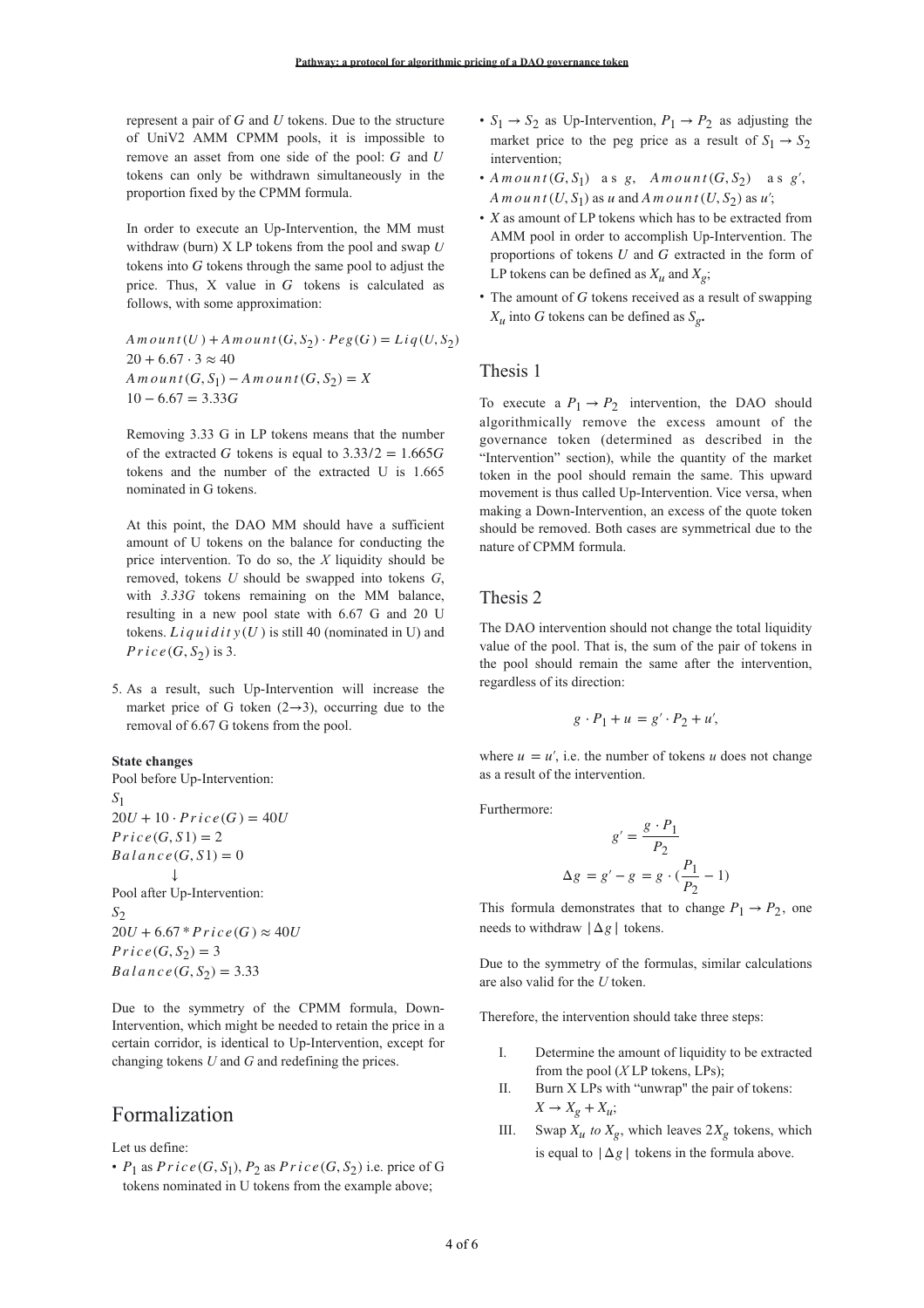#### Thesis 3

In a CPMM system that is isolated and contains  $|\Delta g|$ tokens after the intervention, the exact algorithm that led to this result does not impact any value, except P1 changing into P2 and the number of *G* tokens in the pool. That is, the result of the intervention does not depend on how exactly it was carried out, which means that any strategy that leads to  $P_1 \rightarrow P_2$  while maintaining an invariant pool value is practically applicable.

The remainder  $|\Delta g|$  contains *G* token from two sources: LP  $(X_g)$  and Swap  $(X_u \rightarrow S_g)$ :

$$
|\Delta g| = X_g + S_g
$$

By virtue of Thesis 3,  $X_g = S_g$ , meaning that half of the *G* tokens can be gained from LP "burn", and the remaining half by swapping  $(X_u \rightarrow S_g)$ .

Based on this thesis, we can describe the Up-Intervention algorithm as such:

- I. Determine  $P_2$  and calculate g, u, and  $P_1$ ;
- II. Compute  $\Delta g = g \cdot (\frac{P_1}{P_2} 1)$  and the X amount of LP to withdraw which consists of  $\frac{|\Delta g|}{g}$ tokens;  $\frac{1}{P_2}$  − 1) and the *X* 2
- III. Remove *X* LP and unwrap  $X_g$  and  $X_u$  tokens;
- IV. Swap all the removed  $X_u$  to G token to receive  $\frac{|\Delta g|}{g}$  G tokens. 2

This is a formalization of the procedure that conducts an Up-Intervention. A Down-Intervention works similarly due to the symmetry of the CPMM AMM formula.

### Implementation issues

One of the difficulties in the practical implementation of Pathway is related to liquidity ownership. For the protocol to perform successful interventions, the DAO should own most of the liquidity for its token. The proportion of POL determines the level of control that the DAO has when attempting to achieve a peg. The exact way of structuring the DAO to ensure liquidity accumulation in the form of POL can be implemented in various ways which are not a subject of this paper. One of such ways is bonding, that is, a sale of staked governance token allocations which become an integral part of the governance token liquidity.

Another important requirement is the security and reliability of oracles that provide factors, peg and market price data.

Perhaps the most important issue we see that can influence Pathway's deployment is front-running transactions that

can undermine DAO interventions. In this case, we envision two practical strategies for protection.

With the first strategy, a threshold for the price difference from the oracle and the AMM pool is established at the time of execution. This is analogous to slippage tolerance in AMM DEXs. However, we consider this kind of protection strategy comparatively weak.

In order for the protection to be sufficiently strong, a VRF (verifiable random function) randomizer should be employed at the time of intervention execution, which makes it known whether the transaction will be executed or rejected only at the time of execution. [6] With this strategy implemented, front-running will be more risky for the frontrunner, as it does not guarantee profit but forces the frontrunner to enter a token position.

If the number of market makers who arbitrage against Pathway increases, the number of required liquidity interventions will decrease accordingly, since, in fact, those market makers will likely outpace the interventions while competing with each other.

There is an important limitation of Pathway interventions that arises when the peg price is constant or stable. We call this an "intervention sandwich" attack.

Imagine Alice sold A tokens in the pool. Bob then buys back  $\frac{A}{a}$  tokens and waits for a Pathway liquidity intervention to occur. As soon as it happens, Bob can immediately sell his  $\frac{1}{2}$  tokens for a profit. This attack is possible because the price will deterministically return to a stable peg at some point, therefore Bob can earn a profit risk-free, which leads us to assuming that Pathway interventions on univ2-type pools are flawed when using a stable peg. 2 *A* 2

To prevent such "intervention sandwich" attacks, we believe Pathway should either be implemented on a protocol-owned AMM DEX with an intervention being executed for each swap, or a so-called Proactive Market Maker (PMM) DEX can be used to maintain the peg. However, both of these solutions have a number of issues related to cross-market arbitrage, where one pool is based on PMM or an instant Pathway AMM, and another one is a classical CPMM pool, an AMM DEX pool or even an orderbook-based DEX/CEX. To solve the arbitrage issue, a liquidity concentration incentives model and competitive advantages for arbitrage accounts which belong to the DAO (whitelisted) can be introduced.

## Proactive Market Maker

A universal solution for DAO token pricing which can work both for the stable and volatile price pegs is to implement Pathway on a special type of DEXs based on the PMM (proactive market maker) approach such as